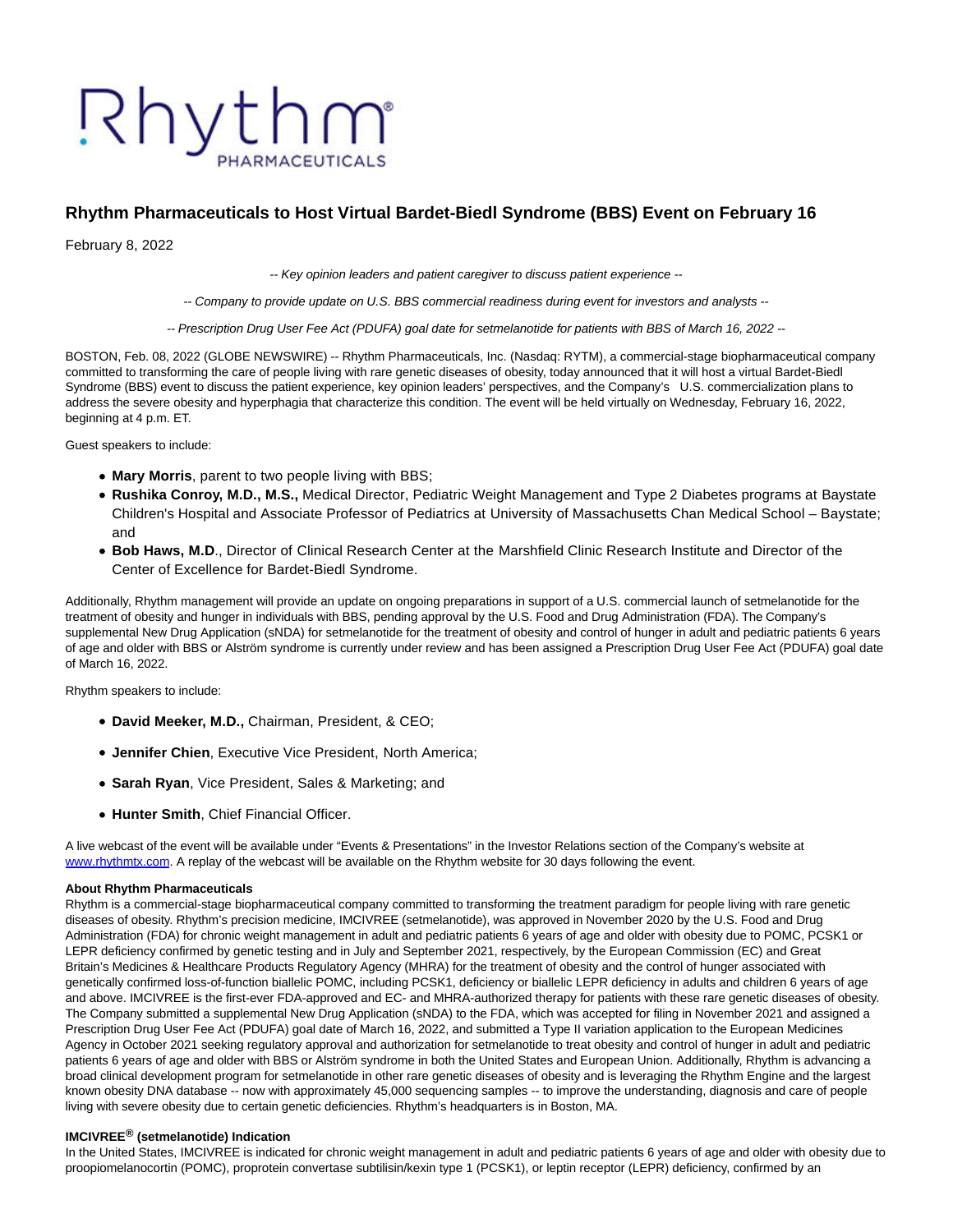FDA-approved genetic test demonstrating variants in POMC, PCSK1, or LEPR genes that are interpreted as pathogenic, likely pathogenic, or of uncertain significance (VUS).

In the EU and Great Britain, IMCIVREE is indicated for the treatment of obesity and the control of hunger associated with genetically confirmed loss-offunction biallelic POMC, including PCSK1, deficiency or biallelic LEPR deficiency in adults and children 6 years of age and above. IMCIVREE should be prescribed and supervised by a physician with expertise in obesity with underlying genetic etiology.

## **Limitations of Use**

IMCIVREE is not indicated for the treatment of patients with the following conditions as IMCIVREE would not be expected to be effective:

- Obesity due to suspected POMC, PCSK1, or LEPR deficiency with POMC, PCSK1, or LEPR variants classified as benign or likely benign;
- Other types of obesity not related to POMC, PCSK1 or LEPR deficiency, including obesity associated with other genetic syndromes and general (polygenic) obesity.

#### **Important Safety Information**

## **WARNINGS AND PRECAUTIONS**

**Disturbance in Sexual Arousal:** Sexual adverse reactions may occur in patients treated with IMCIVREE. Spontaneous penile erections in males and sexual adverse reactions in females occurred in clinical studies with IMCIVREE. Instruct patients who have an erection lasting longer than 4 hours to seek emergency medical attention.

**Depression and Suicidal Ideation:** Some drugs that target the central nervous system, such as IMCIVREE, may cause depression or suicidal ideation. Monitor patients for new onset or worsening of depression. Consider discontinuing IMCIVREE if patients experience suicidal thoughts or behaviors.

**Skin Pigmentation and Darkening of Pre-Existing Nevi:** IMCIVREE may cause generalized increased skin pigmentation and darkening of pre-existing nevi due to its pharmacologic effect. This effect is reversible upon discontinuation of the drug. Perform a full body skin examination prior to initiation and periodically during treatment with IMCIVREE to monitor pre-existing and new skin pigmentary lesions.

**Risk of Serious Adverse Reactions Due to Benzyl Alcohol Preservative in Neonates and Low Birth Weight Infants:** IMCIVREE is not approved for use in neonates or infants.

### **ADVERSE REACTIONS**

The most common adverse reactions (incidence ≥23%) were injection site reactions, skin hyperpigmentation, nausea, headache, diarrhea, abdominal pain, back pain, fatigue, vomiting, depression, upper respiratory tract infection, and spontaneous penile erection.

# **USE IN SPECIFIC POPULATIONS**

Discontinue IMCIVREE when pregnancy is recognized unless the benefits of therapy outweigh the potential risks to the fetus.

Treatment with IMCIVREE is not recommended for use while breastfeeding.

To report SUSPECTED ADVERSE REACTIONS, contact Rhythm Pharmaceuticals at +1 (833) 789-6337 or FDA at 1-800-FDA-1088 o[r www.fda.gov/medwatch.](https://www.globenewswire.com/Tracker?data=fKM_hPfiL6qu1CkAXgVlgnvJcCse0Zguxtil1pHwh2C8NtzsZ84F3YRcgn7oKnpr__siEEERFZGTMBaB-vqzaLRC2V6yIW9HNzdODbr_IZJi1dHB8NGDK0cjEjsnzQNCCodXpvee1Zt0uoGtdY27vb3byOR0ymCHZOfdx0WjG7-E0QfJ5bltP3TKetQIMCBB)

Se[e Full Prescribing Information,](https://www.globenewswire.com/Tracker?data=OH6X0H1Yy_RC3o0UqFU753jR_IPfXLEhAnH8xLgkn7UEZvuNOcLFyFrSu32F36-JCs2SASBylil3EOAd16-QhyhYz3C_C8hGVbRrSEUhjH0HQho38-IlRVd9uABzaRwfkfwb90kijNpgpagOaArFJw==) [EU SmPC a](https://www.globenewswire.com/Tracker?data=s9z05uMLZEy0mcL40G_RFeTT-_JLOQrYQaaRIuY6ish-d_4GMFqVPZF9mx4HKtOutMi3tF8PGj9Z-O3S6lLejoqDiuMAaWKuJy9R58FoMqBKsT2ZOhMRKZ9pqZO6XBQjfIVSKczKn9hCyt0LfnRqlcr7H8lg8CAeHWFdToKy4usX5sffJbaUXlO-H1dCzV1a)n[d MHRA SmPC f](https://www.globenewswire.com/Tracker?data=SHoledM51QIiRXlDEvwLvNFhX_XpaCXkmr86-34SHTnOHWFLkIX3NprdOVLfUbO_Qn_wW4Me-5Ze_Tvnq5N02g==)or IMCIVREE.

#### **Forward-Looking Statements**

This press release contains forward-looking statements within the meaning of the Private Securities Litigation Reform Act of 1995. All statements contained in this press release that do not relate to matters of historical fact should be considered forward-looking statements, including without limitation statements regarding the potential, safety, efficacy, and regulatory and clinical progress of setmelanotide, our expectations surrounding potential regulatory submissions, approvals and timing thereof, our business strategy and plans, including regarding commercialization of setmelanotide, and our participation in upcoming events and presentations. Statements using word such as "expect", "anticipate", "believe", "may", "will" and similar terms are also forward-looking statements. Such statements are subject to numerous risks and uncertainties, including, but not limited to, our ability to enroll patients in clinical trials, the design and outcome of clinical trials, the impact of competition, the ability to achieve or obtain necessary regulatory approvals, risks associated with data analysis and reporting, our liquidity and expenses, the impact of the COVID-19 pandemic on our business and operations, including our preclinical studies, clinical trials and commercialization prospects, and general economic conditions, and the other important factors discussed under the caption "Risk Factors" in our Quarterly Report on Form 10-Q for the quarterly period ended September 30, 2021 and our other filings with the Securities and Exchange Commission. Except as required by law, we undertake no obligations to make any revisions to the forward-looking statements contained in this release or to update them to reflect events or circumstances occurring after the date of this release, whether as a result of new information, future developments or otherwise.

# **Corporate Contact:**

David Connolly Head of Investor Relations and Corporate Communications Rhythm Pharmaceuticals, Inc. 857-264-4280 [dconnolly@rhythmtx.com](https://www.globenewswire.com/Tracker?data=URW8tbRlImE8rgZFqEa6NkHYHLxFKceysV_dWjFYK8IIcFIIVD5W6pFiRYYscfZm_qwNXEE8v9QplEPfL6_xYYMEgHke68z914QuD9-nRFM=)

**Investor Contact:** Hannah Deresiewicz